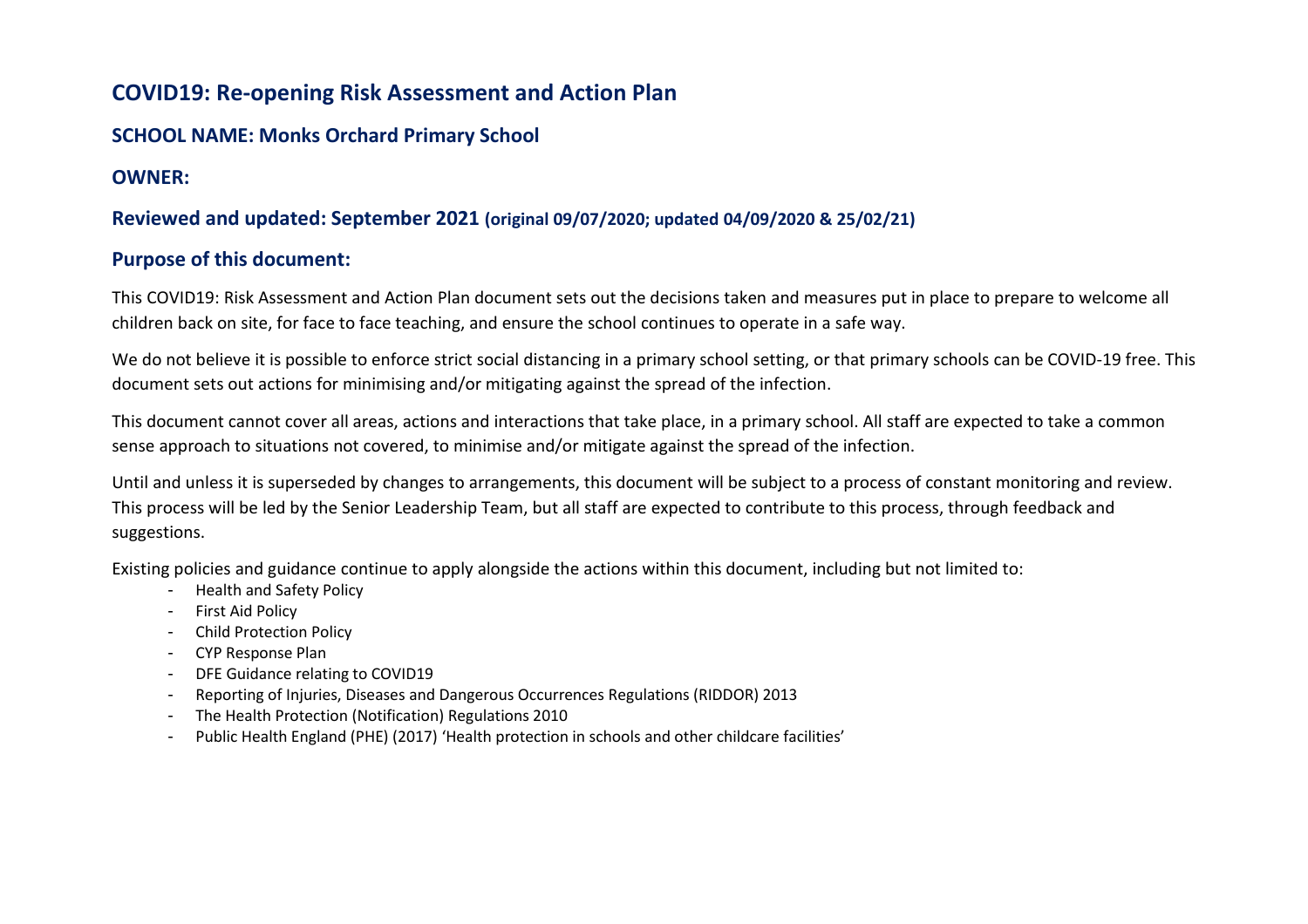|                                                        | <b>Control Measures</b>                                                                                                                                                                                                                                                                                                                                                                                                                                | Risk to Implementation                                            | Action Required / Decision Made                                                                                                                            | Date<br>completed |
|--------------------------------------------------------|--------------------------------------------------------------------------------------------------------------------------------------------------------------------------------------------------------------------------------------------------------------------------------------------------------------------------------------------------------------------------------------------------------------------------------------------------------|-------------------------------------------------------------------|------------------------------------------------------------------------------------------------------------------------------------------------------------|-------------------|
| Preparing<br><b>Buildings and</b><br><b>Facilities</b> | Premises and utilities have been health and<br>safety checked and building is compliant.<br>• hot and cold water systems<br>• gas safety<br>• fire safety<br>• kitchen equipment<br>• Specialist equipment used by pupils (eg for<br>access/mobility/changing)<br>• security including access control and<br>intruder alarm systems<br>• ventilation<br>• repairs<br>• fridges and freezers<br>• internet services<br>• any other statutory inspection | Site Manager is unavailable                                       | Use of assistant and/or site staff from<br>across Trust, otherwise, source alternative<br>suitably trained person                                          |                   |
|                                                        | Entry and exit routes have returned to<br>normal. Reduced numbers present fewer<br>barriers to social distancing. Signs still in<br>place.                                                                                                                                                                                                                                                                                                             | Non-compliance with social<br>distancing and entry/exit<br>routes | Parents/carers reminded, via Weduc, to<br>maintain social distancing. Regular<br>reminders via weekly newsletters. SLT on<br>duty at gates every AM and PM |                   |
|                                                        | Lettings resumed for pre-pandemic<br>clubs/organizations. All must present<br>individual risk assessments and COVID-19<br>protocols before lettings can resume.                                                                                                                                                                                                                                                                                        | Risk assessments not in<br>place or insufficient                  | Without appropriate risk assessment,<br>lettings cannot go ahead                                                                                           |                   |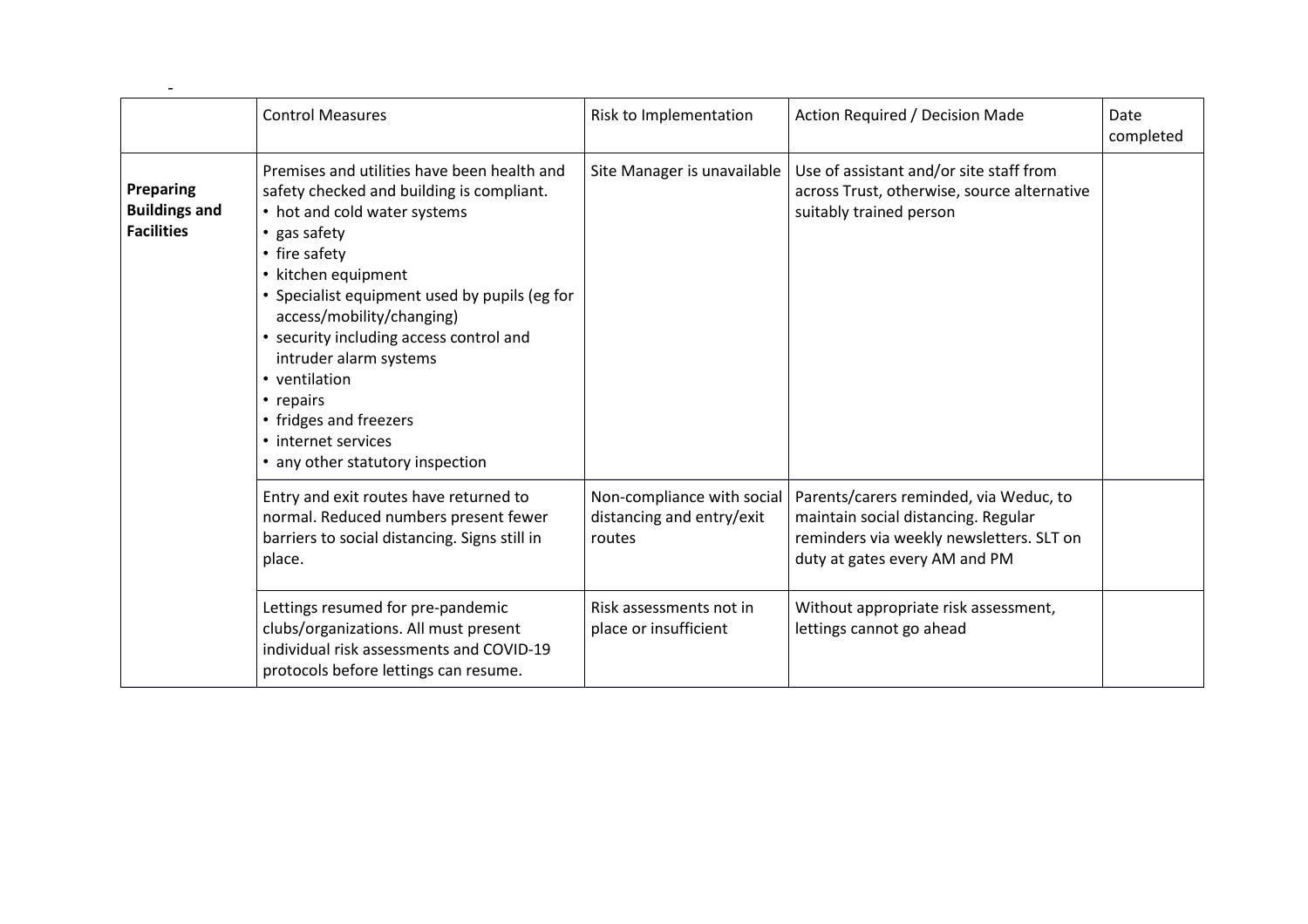| <b>Emergency</b><br><b>Evacuations</b> | Evacuation routes and assembly points are<br>confirmed, and signage accurately reflects<br>these.                                                     | Individuals with reduced<br>mobility including cover<br>arrangements in the case<br>of reduced numbers of<br>staff. | Individual risk assessments to be carried<br>out and appropriate action<br>plans/reasonable adjustments made                                                                                                                                                                                                                                                                                                                                                                                                                                              |  |
|----------------------------------------|-------------------------------------------------------------------------------------------------------------------------------------------------------|---------------------------------------------------------------------------------------------------------------------|-----------------------------------------------------------------------------------------------------------------------------------------------------------------------------------------------------------------------------------------------------------------------------------------------------------------------------------------------------------------------------------------------------------------------------------------------------------------------------------------------------------------------------------------------------------|--|
| <b>Cleaning and</b><br>waste disposal  | Enhanced cleaning regime to be maintained,<br>in line with COVID19: Cleaning in non<br>healthcare settings guidance.                                  |                                                                                                                     | Enhanced cleaning schedule implemented<br>throughout the site, ensuring that contact<br>points, work surfaces, door handles, taps<br>etc. are all thoroughly cleaned and<br>disinfected regularly.<br>Hand towels and handwash are to be<br>checked and replenished as needed by<br>premises manager, assistant caretaker and<br>cleaning staff. All staff to inform if above if<br>replenishment is necessary between<br>regular checks.<br>Enhanced cleaning regime for toilet<br>facilities particularly door handles, locks<br>and toilet flush, etc. |  |
|                                        | Capacity of cleaning staff is adequate to<br>enable enhanced cleaning regime.                                                                         |                                                                                                                     | Shifts of cleaning staff split to enable cover<br>from mid-morning until site closure.<br>Premises staff on site when cleaning staff<br>not available.                                                                                                                                                                                                                                                                                                                                                                                                    |  |
|                                        | Adequate cleaning supplies and facilities<br>around the school are in place.<br>Arrangements for longer-term continual<br>supplies are also in place. | More frequent<br>replenishment needed<br>Limited availability of<br>supplies<br>Long delivery times                 | Sufficient supplies ordered to last until end<br>of term<br>Daily check on supplies, with immediate<br>ordering when needed<br>Sourcing of supplies from a variety of<br>suppliers to ensure best delivery times                                                                                                                                                                                                                                                                                                                                          |  |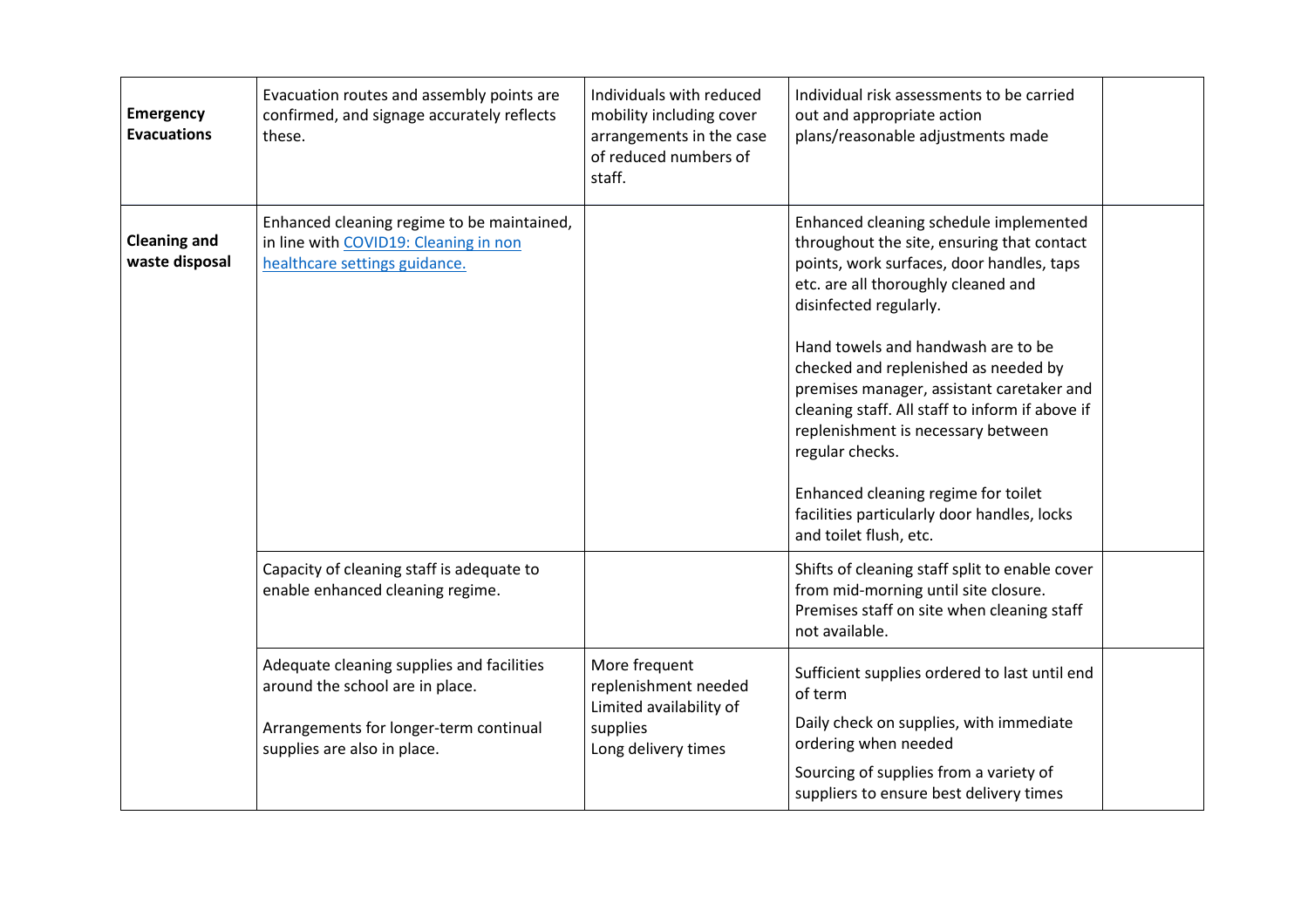| <b>Classrooms</b> | Bubbles no longer in place. For the majority of the time, classes will remain in their rooms                                                                                                                                                                                                                                                    |                                                 |                                                                                                                                                                                                                                                                                                                              |  |
|-------------------|-------------------------------------------------------------------------------------------------------------------------------------------------------------------------------------------------------------------------------------------------------------------------------------------------------------------------------------------------|-------------------------------------------------|------------------------------------------------------------------------------------------------------------------------------------------------------------------------------------------------------------------------------------------------------------------------------------------------------------------------------|--|
|                   | Assemblies will restart, hall to be well ventilated (windows and doors kept open)                                                                                                                                                                                                                                                               |                                                 |                                                                                                                                                                                                                                                                                                                              |  |
|                   | Y1 and Y2 phonics groups to restart. Minimising, but not excluding, cross year groups, sitting Y1 and Y2 children apart<br>within the group, and ensuring they take place in well-ventilated spaces.                                                                                                                                            |                                                 |                                                                                                                                                                                                                                                                                                                              |  |
|                   | All year groups have individually allocated spaces/rooms for interventions, to minimise multiple use                                                                                                                                                                                                                                            |                                                 |                                                                                                                                                                                                                                                                                                                              |  |
|                   | Return to group seating arrangements in most classes, but with children facing forwards where practical                                                                                                                                                                                                                                         |                                                 |                                                                                                                                                                                                                                                                                                                              |  |
|                   | Soft toys, cushions and beanbags, etc. (resources which are not easily washable) removed from classrooms                                                                                                                                                                                                                                        |                                                 |                                                                                                                                                                                                                                                                                                                              |  |
|                   | Information posters are displayed in every classroom, at the main entrance, places visible to those at the school gate, in<br>the staffroom and in all toilets<br>e-Bug posters<br>$\bullet$<br>Horrid hands<br>$\bullet$<br>Super sneezes<br>$\bullet$<br><b>Hand hygiene</b><br>$\bullet$<br><b>Respiratory hygiene</b><br>Microbe mania, etc |                                                 |                                                                                                                                                                                                                                                                                                                              |  |
| <b>Staffing</b>   | All staff are expected to be available to<br>attend the school site for work as per their<br>contracted hours.<br>Return to pre-pandemic start and finish<br>time.                                                                                                                                                                              | <b>Clinically Extremely</b><br>Vulnerable staff | Clinically Extremely Vulnerable staff to<br>contact Head and School Business<br>Manager to complete risk assessment and<br>discuss individual arrangements                                                                                                                                                                   |  |
|                   | Fully vaccinate staff no longer required to<br>self-isolate if contacted by Test and Trace as<br>a close contact.<br>All staff reminded of duty to keep<br>themselves and others safe, regardless of<br>vaccination status.                                                                                                                     | Staff who are not fully<br>vaccinated           | All fully vaccinated staff 'asked,' to inform.<br>No requirement to inform if not fully<br>vaccinated. Head to talk to individual<br>members of staff who have not responded,<br>of and when there is a positive case and<br>they are identified as a close contact, to<br>determine whether or not they need to<br>isolate. |  |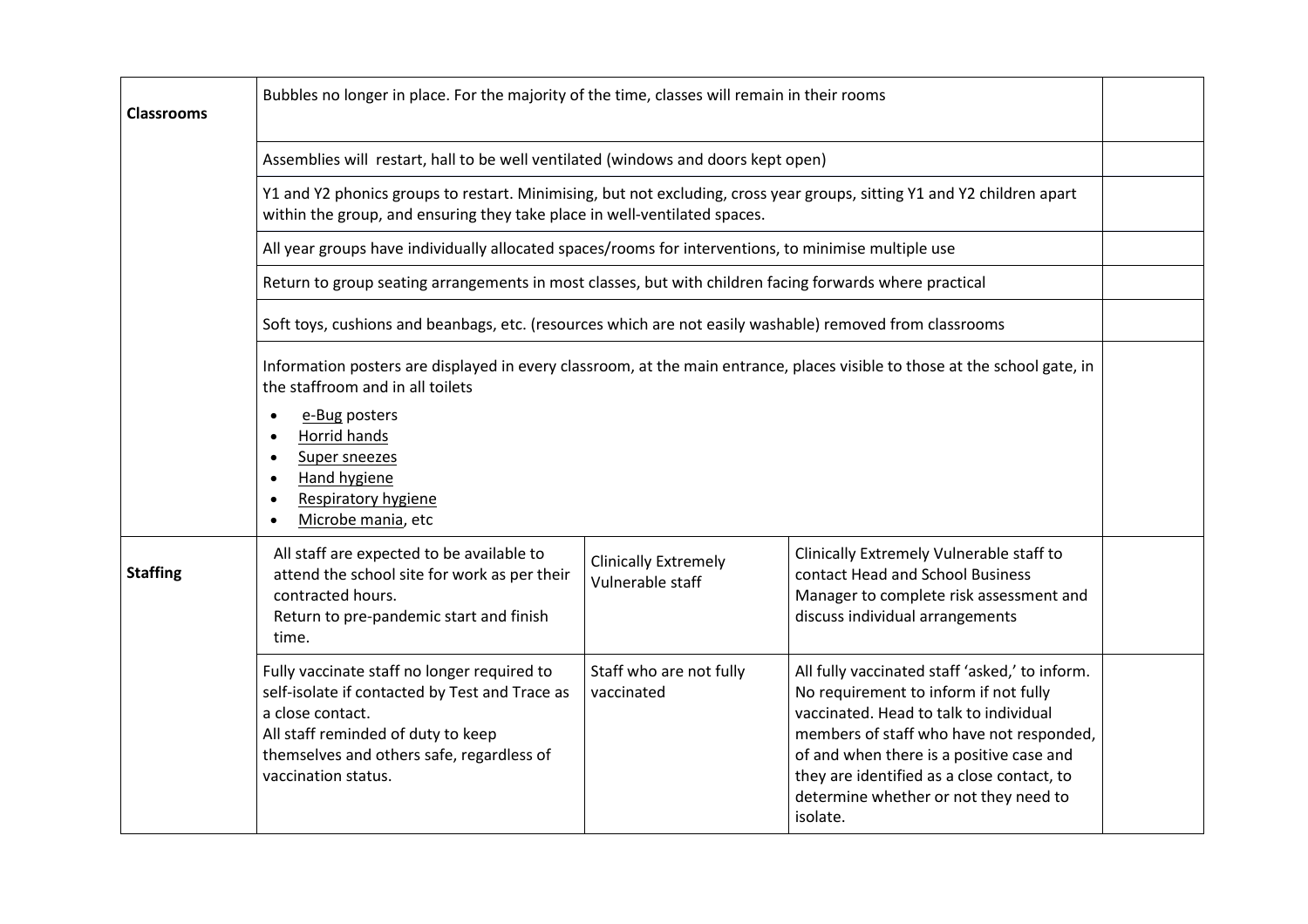| Approach to staff absence reporting and recording in place. All staff<br>aware.                                                                                                                                                             | Staff to contact KS leader and inform of<br>absence by 7:30 each day                                                                                                                                                                                                                   |  |
|---------------------------------------------------------------------------------------------------------------------------------------------------------------------------------------------------------------------------------------------|----------------------------------------------------------------------------------------------------------------------------------------------------------------------------------------------------------------------------------------------------------------------------------------|--|
| Plans to respond to increased sickness levels are in place.<br>Cover arrangements determined (including leaders and safeguarding<br>designated leads) - on a weekly rather than daily basis to minimise<br>contacts (except in emergencies) | All SLT are DSL trained<br>Staff absences to be shown on whiteboard<br>near DHT office, photo of board to be<br>shared via staff WhatsApp group.                                                                                                                                       |  |
| Staff meetings to go ahead, using hall whenever possible. Smaller (phase)<br>meetings may take place in classrooms.                                                                                                                         |                                                                                                                                                                                                                                                                                        |  |
| Where restrictions prevent a member of staff from carrying out their<br>normal duties, consideration given to the options for redeployment, to<br>support the effective working of the school.                                              | Discussions between line managers / SLT<br>for individual members of staff affected.                                                                                                                                                                                                   |  |
| Approach to support wellbeing, mental health and resilience in place,<br>including bereavement support<br>How staff are supported to follow this within their own situations and that<br>of pupils and colleagues is clear.                 | Staff are aware of available support and<br>advice for schools and pupils available<br>from Croydon and Trust                                                                                                                                                                          |  |
| Non-symptomatic (LFD) testing programme in place. All staff carry out<br>tests 2 times per week and report results to school and NHS.                                                                                                       | Systems and protocol for testing agreed by<br>Trust, shared with and explained to all<br>staff.<br>If member of staff receives +ve result they<br>follow advice from NHS, arrange another<br>test and do not attend school until cleared<br>to do so according to latest NHS guidance. |  |
| Arrangements for accessing symptomatic testing, if and when necessary,<br>are in place. Staff are clear on returning to work guidance.                                                                                                      | School staff will be able to access<br>testing if they display symptoms. Staff<br>will arrange their test using the<br>government's online portal.                                                                                                                                     |  |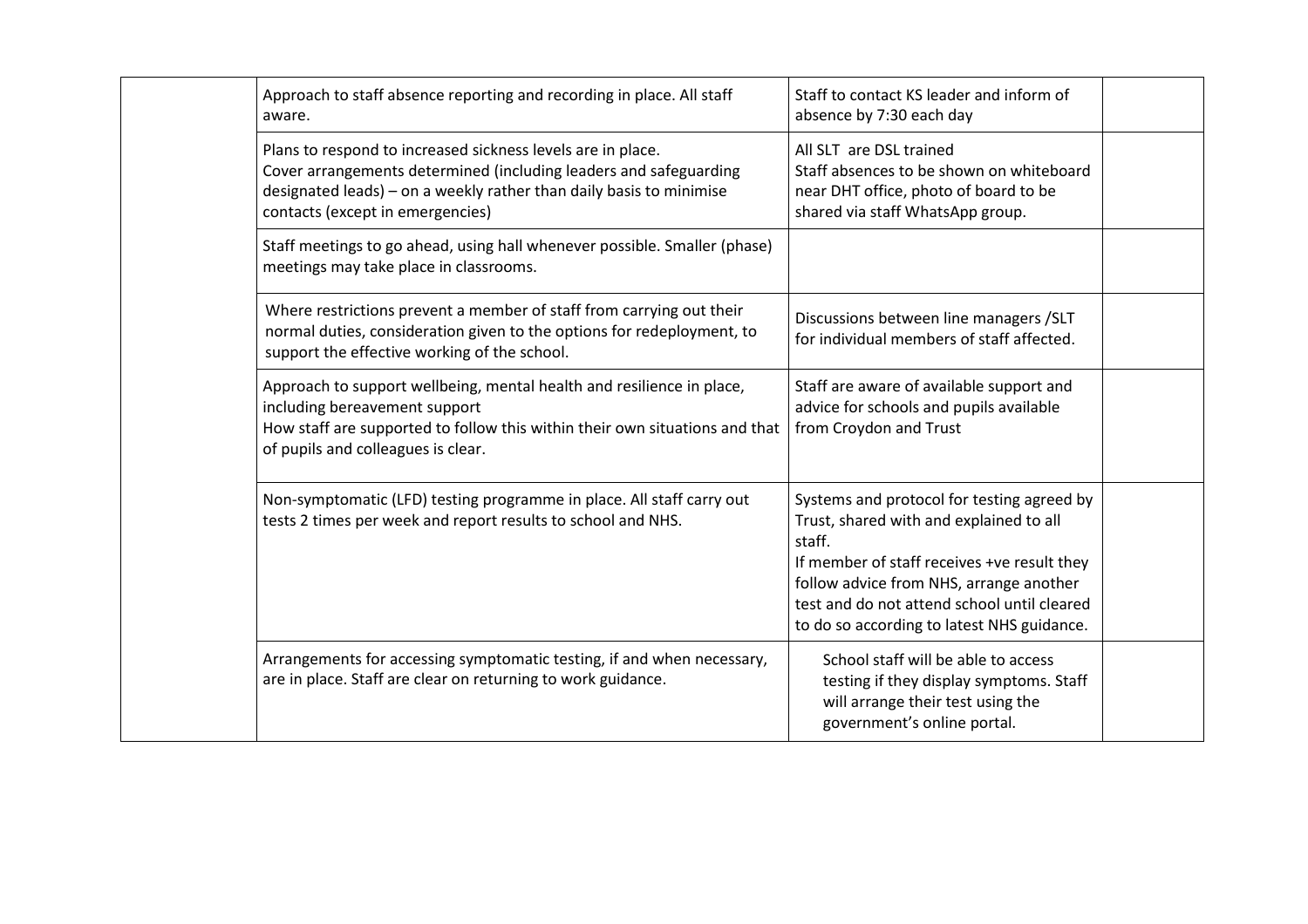|                          | Arrangements in place for any visitors/ contractors on site, protocols and<br>expectations shared.<br>NB: Their employer may require them to wear PPE. This should be<br>documented as part of the risk assessment carried out by the Contractor.                                                                                                                                                                                                                                                                                                        | Check with the contractor any<br>requirements their employer has specified<br>before visit. Share school protocols.<br>On site and always accompanied by site<br>staff |  |
|--------------------------|----------------------------------------------------------------------------------------------------------------------------------------------------------------------------------------------------------------------------------------------------------------------------------------------------------------------------------------------------------------------------------------------------------------------------------------------------------------------------------------------------------------------------------------------------------|------------------------------------------------------------------------------------------------------------------------------------------------------------------------|--|
|                          | Arrangements in place for any externally employed adults delivering<br>learning in school e.g. sports coaches, music tutors, etc. Protocols and<br>expectations shared.<br>Peripatetic teachers to school continue according to Croydon Music<br>Service protocols.                                                                                                                                                                                                                                                                                      | Share amended procedures, obtain their<br>assessments outlining controls.                                                                                              |  |
| <b>Social Distancing</b> | Strict social distancing now no longer required, but contact between year groups will be minimised.<br>In classrooms, staff will remain at the front of the room as much as possible, positioning themselves next to or behind pupils when<br>providing support<br>When working with pupils 1:1, staff will sit next to pupils<br>When working with small groups of pupils, staff will sit side on, avoiding face to face contact as much as possible<br>Return to pre-pandemic playtimes, using field as long as weather allows to ensure maximum space |                                                                                                                                                                        |  |
|                          | Social distancing plans communicated with parents/carers                                                                                                                                                                                                                                                                                                                                                                                                                                                                                                 | Updated letter to parents sent last week of<br>summer holiday<br>Regular updates/reminders via weekly<br>newsletter                                                    |  |
| <b>Lunchtimes</b>        | Use of dining hall will still be staggered, to minimize mixing inside, but children will be able to mix in the playgrounds.<br>Children in same year group able to sit on both sides of lunch tables again.<br>Enhanced cleaning regime remains                                                                                                                                                                                                                                                                                                          |                                                                                                                                                                        |  |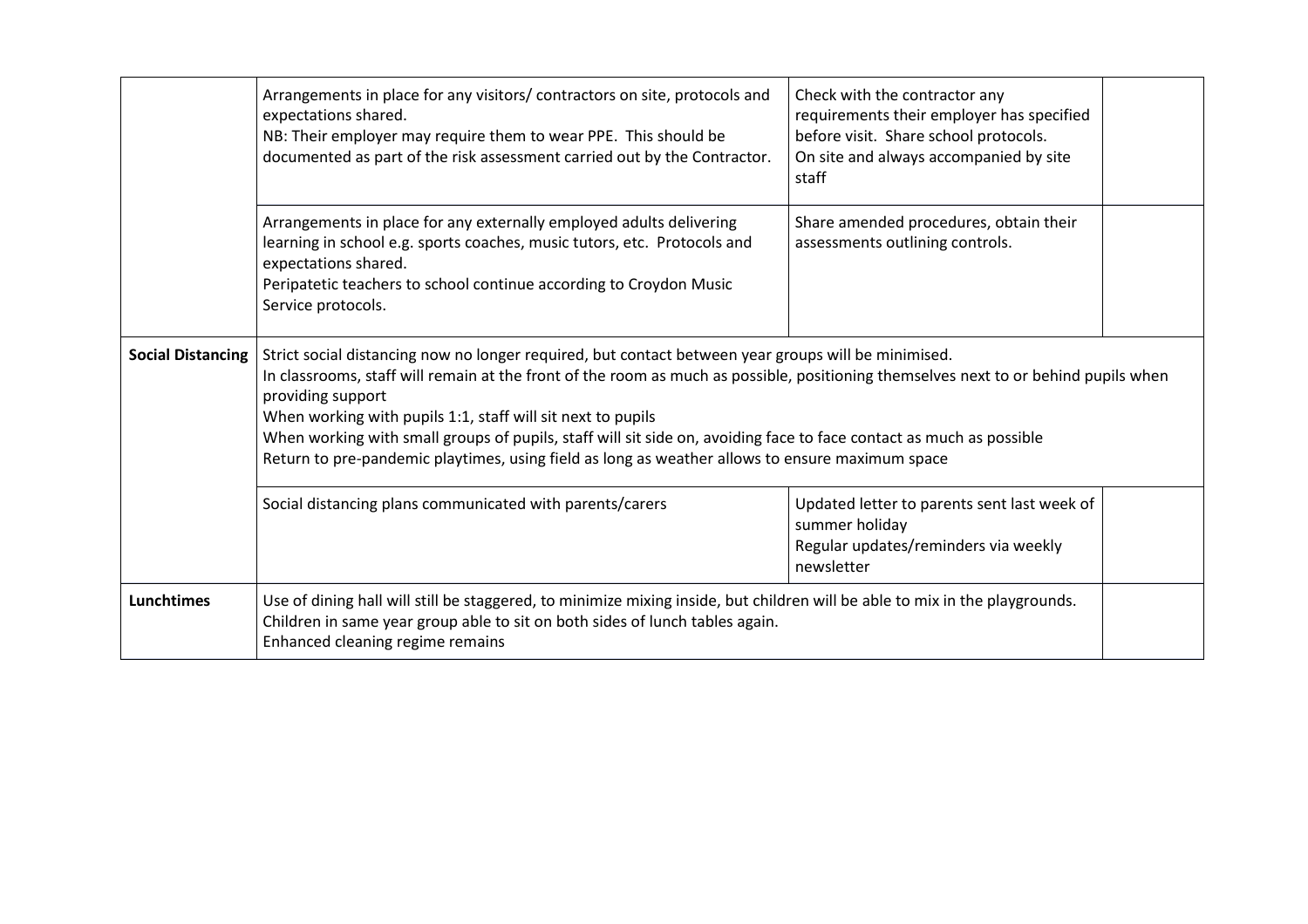| <b>PPE</b>                                                                    | The use of face coverings, face masks and PPE will not be needed except:<br>where an individual child becomes ill with Coronavirus (COVID-19)<br>symptoms and a distance of 2 metres cannot be maintained (while<br>waiting for the child to be collected)<br>where intimate care is required that would normally involve the use of<br><b>PPE</b><br>Staff will no longer be required to wear face coverings in corridors and<br>communal areas, but may continue to do so if they wish                                                                                                                                                                                                                                                                                                                                                                                  | School will ensure that appropriate<br>$\bullet$<br>PPE is available for the circumstances<br>in which it is required<br>Supply of appropriate masks and visors<br>for staff to be purchased, and<br>maintained                                                                                              |  |
|-------------------------------------------------------------------------------|---------------------------------------------------------------------------------------------------------------------------------------------------------------------------------------------------------------------------------------------------------------------------------------------------------------------------------------------------------------------------------------------------------------------------------------------------------------------------------------------------------------------------------------------------------------------------------------------------------------------------------------------------------------------------------------------------------------------------------------------------------------------------------------------------------------------------------------------------------------------------|--------------------------------------------------------------------------------------------------------------------------------------------------------------------------------------------------------------------------------------------------------------------------------------------------------------|--|
| <b>Response to</b><br>suspected/<br>confirmed case<br>of COVID19 in<br>school | Approach to confirmed COVID19 cases in place: during school day<br>Staff to continue to be aware of, and check for OVID-19 symptoms<br>Debbie/SLT to be informed immediately if a child displays symptoms<br>$\bullet$<br>Symptomatic child to be removed from class, to first aid room<br>$\bullet$<br>Cleaning procedure in place<br>$\bullet$<br>Arrangements for informing parent in place<br>$\bullet$<br>Parents to be contacted immediately and told to collect child as soon<br>$\bullet$<br>as possible (all emergency contacts to be used if parent is not<br>immediately available)<br>Parent reminded about isolation expectations and strongly<br>encouraged to arrange test<br>School to e-mail Director of Education and Director of Public health to<br>inform about suspected case.<br>Room/space where isolated to be thoroughly cleaned before re-use. | Children Isolated to first aid room in main<br>building (if already in use isolate in IT<br>Room, then Caterpillar Room).<br>See also: London Borough of Croydon<br>Response to Suspected and Confirmed<br>Cases and Outbreaks of COVID-19 in<br>Educational Settings (Schools, colleges and<br>early years) |  |
|                                                                               | School no longer required to implement tracing but will follow guidance if<br>contacted by Test and Trace, PHE and/or LA                                                                                                                                                                                                                                                                                                                                                                                                                                                                                                                                                                                                                                                                                                                                                  |                                                                                                                                                                                                                                                                                                              |  |
| Safeguarding                                                                  | Individual CYP's risk assessments are in place                                                                                                                                                                                                                                                                                                                                                                                                                                                                                                                                                                                                                                                                                                                                                                                                                            |                                                                                                                                                                                                                                                                                                              |  |
|                                                                               | Staff are prepared for supporting wellbeing of pupils and receiving any<br>potential disclosures.                                                                                                                                                                                                                                                                                                                                                                                                                                                                                                                                                                                                                                                                                                                                                                         | Staff refresher training session on<br>processes and procedures and the revised<br>wellbeing material during INSET day                                                                                                                                                                                       |  |
|                                                                               | Updated Child Protection Policy in place.                                                                                                                                                                                                                                                                                                                                                                                                                                                                                                                                                                                                                                                                                                                                                                                                                                 | Adopted Trust-Wide, Temporary COVID19<br><b>Child Protection Policy</b>                                                                                                                                                                                                                                      |  |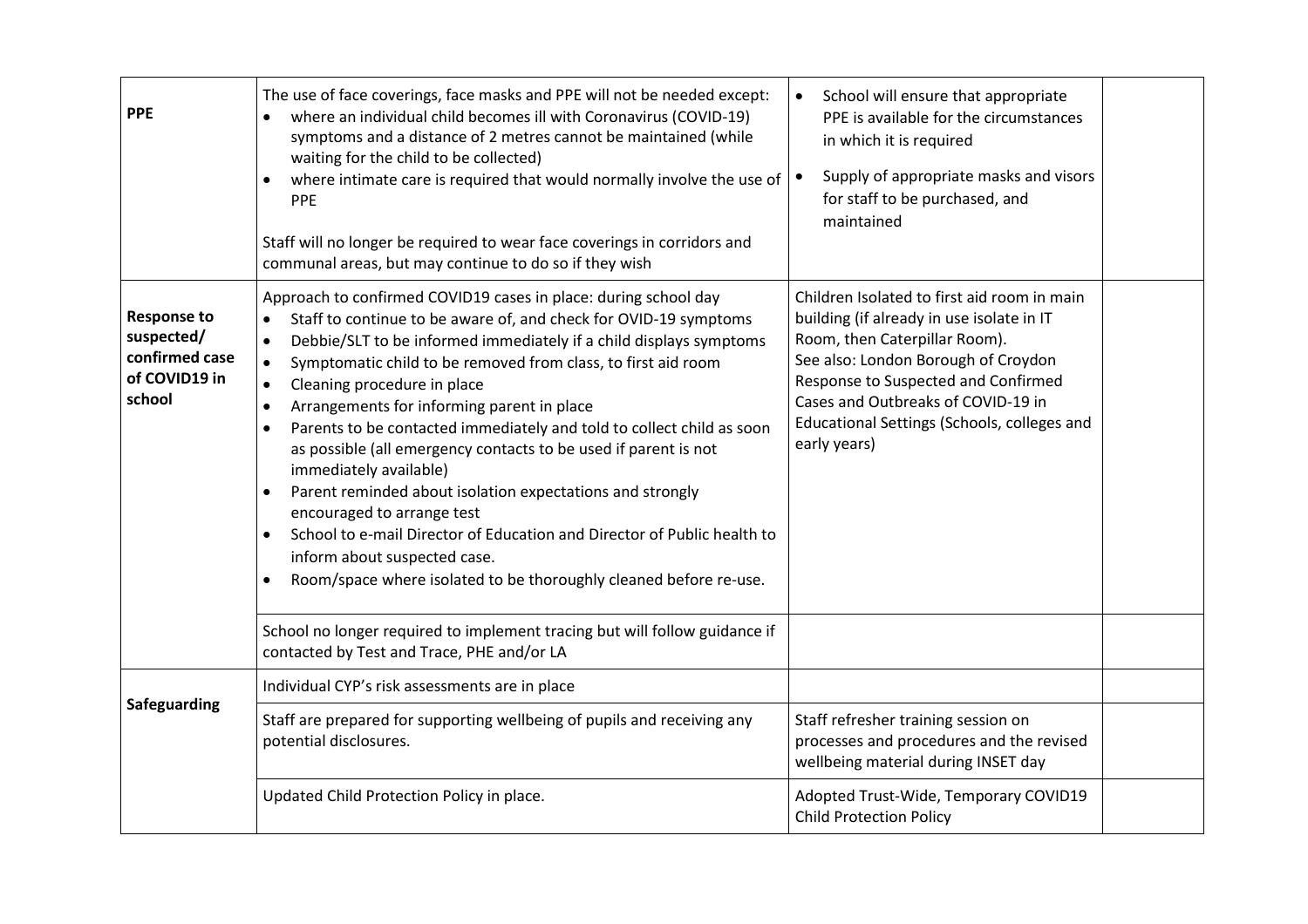|                         | Consideration given to the safe use of physical contact in context of<br>managing behaviour                                                                                                                         | Staff will only provide physical restrain<br>where it is appropriate and needed for the<br>health and safety of the child or staff |  |
|-------------------------|---------------------------------------------------------------------------------------------------------------------------------------------------------------------------------------------------------------------|------------------------------------------------------------------------------------------------------------------------------------|--|
| Curriculum /            | Current learning plans, revised expectations and required adjustments<br>have been considered.                                                                                                                      | Staff to be briefed by leaders of English,<br>Maths and Curriculum as to expectations                                              |  |
| learning<br>environment | Whole school approach to adapting curriculum (S/M/L term), including:<br>resilience, wellbeing catch-up plans and interventions                                                                                     |                                                                                                                                    |  |
|                         | Student behaviour policy reviewed and amended where necessary in line with the current circumstances.                                                                                                               |                                                                                                                                    |  |
|                         | Hand Hygiene expectations, explicitly taught and reinforced eagerly<br>Respiratory Hygiene expectations (Catch it, Bin It, Kill It) explicitly taught and reinforced regularly                                      |                                                                                                                                    |  |
| <b>Attendance</b>       | Attendance at school is now compulsory. Children no longer required to self-isolate of identified as close contact.<br>DSL/EWO to meet with parents/carers and discuss concerns about school attendance as normal.  |                                                                                                                                    |  |
| <b>Communication</b>    | Information shared with staff around amended protocols and procedures                                                                                                                                               | Plans and risk assessment to be sent to all<br>staff                                                                               |  |
|                         | Plans to be shared with governors at 1st Academy committee meeting                                                                                                                                                  |                                                                                                                                    |  |
|                         | Communications with parents:<br>Plan for welcoming children back on site<br>Wellbeing/ pastoral support/ support and acknowledgement to parents of<br>home learning<br>Changes to Test and Trace and self-isolating | Letter sent during holiday, and uploaded to<br>website<br>Regular updates./reminders in weekly<br>newsletters                      |  |
|                         | Pupil communications around, in class and during assemblies:<br>Changes to timetable<br>Social distancing arrangements<br>Expectations when in school and at home                                                   |                                                                                                                                    |  |
|                         | On-going regular communication plans determined to ensure parents are<br>kept well-informed                                                                                                                         | Letters, website updates, social media                                                                                             |  |